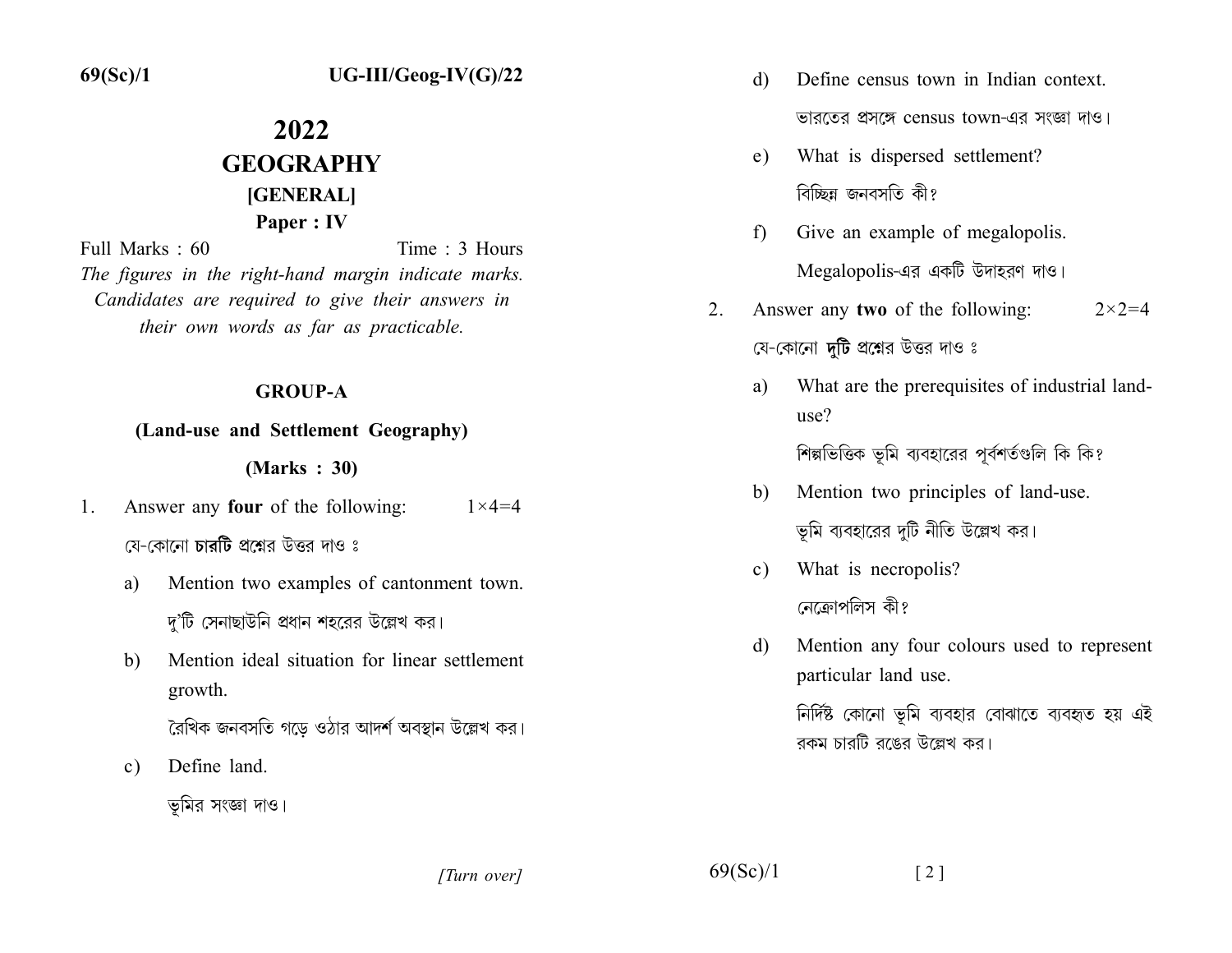- Answer any two of the following:  $6 \times 2 = 12$  $3_{-}$ যে-কোনো **দটি** প্রশ্নের উত্তর দাও ঃ
	- Discuss on different types of land-use in a) reference to their objectives. উদ্দেশ্যের উপর নির্ভর করে ভূমি ব্যবহারের বিভিন্নতা সম্পর্কে আলোচনা কর।
	- Discuss in detail the effect of physical  $b)$ environment in the growth of rural settlement. গ্রাম্য জনবসতি গড়ে ওঠার ক্ষেত্রে প্রাকৃতিক পরিবেশের ভূমিকা আলোচনা কর।
	- Describe the evolution of rural settlement  $c)$ গামা জনবসতিব বিবর্তনের বর্ণনা দাও।
	- Briefly discuss any three functional activities d) which influence the growth of urban settlement

পৌর বসতি গডে ওঠার জন্য যে কোনো তিনটি কার্যকলাপের ভূমিকা সংক্ষেপে আলোচনা কর।

- Answer any one from the following:  $10\times1=10$ 4. য়ে-কোনো **একটি** প্রশ্নের উত্তর দাও ঃ
	- Illustrate the physical and socio-economic a) factors affecting land use. ভূমি ব্যবহারের ক্ষেত্রে প্রাকৃতিক ও আর্থসামাজিক নিয়ন্ত্রকের

ভূমিকা বিবৃত করো।

- Explain the sector theory in urban b) morphology with its merits and demerits. Urban morphology-র চর্চায় sector theory ব্যাখ্যা কর এবং এর সবিধা-অসবিধার পরিচয় দাও।
- Classify urban settlements.  $\mathbf{c})$ পৌরবসতির শ্রেণীবিভাগ কর।

# **GROUP-B**

## (Remote Sensing and Thematic Mapping)

## $(Marks : 30)$

- Answer any **four** of the following:  $5<sup>1</sup>$  $1 \times 4 = 4$ যে-কোনো চারটি প্রশ্নের উত্তর দাও ঃ
	- What is DN value? a) DN value কি?
	- What is EMR? b) EMR কি?

Define Remote Sensing.  $\mathbf{c}$ ) দুর সংবেদনের সংজ্ঞা দাও।

Define thematic map. d) বিষয়ভিত্তিক মানচিত্রের সংজ্ঞা দাও।

 $\lceil 4 \rceil$ 

 $69(Sc)/1$ 

 $69(Sc)/1$